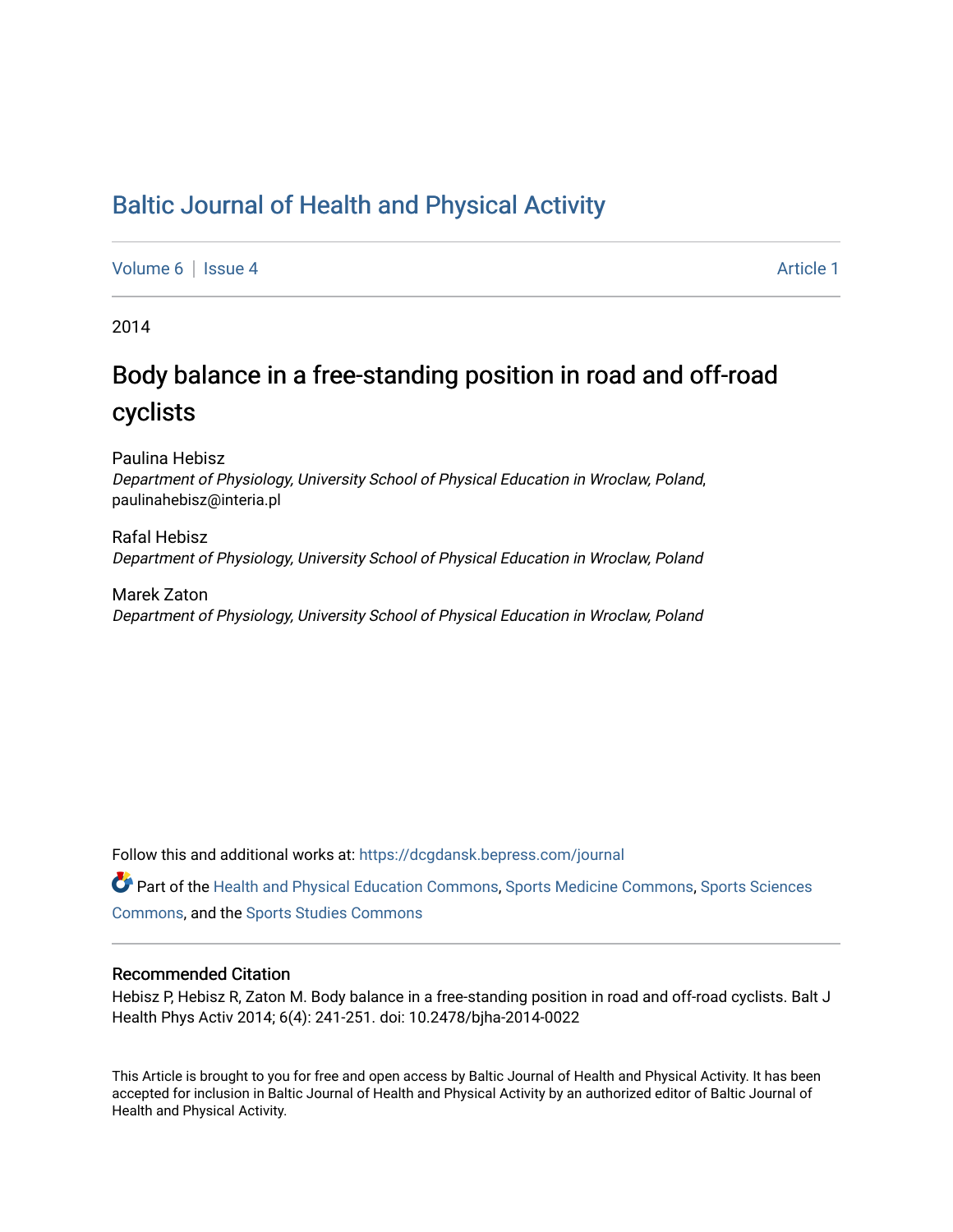

ORIGINAL ARTICLE

DOI: 10.2478/bjha-2014-0022

|                                                                                                                                                                                                                   | Body balance in a free-standing position<br>in road and off-road cyclists                                                                                                                                                                                                                                                                                                                                                                                                                                                                                                                                                                                                                                                                                                                                                                                                                                                                                                                                                                                                                                                                                                  |
|-------------------------------------------------------------------------------------------------------------------------------------------------------------------------------------------------------------------|----------------------------------------------------------------------------------------------------------------------------------------------------------------------------------------------------------------------------------------------------------------------------------------------------------------------------------------------------------------------------------------------------------------------------------------------------------------------------------------------------------------------------------------------------------------------------------------------------------------------------------------------------------------------------------------------------------------------------------------------------------------------------------------------------------------------------------------------------------------------------------------------------------------------------------------------------------------------------------------------------------------------------------------------------------------------------------------------------------------------------------------------------------------------------|
| <b>Authors' Contribution:</b><br>A – Study Design<br>B - Data Collection<br>C - Statistical Analysis<br>D - Data Interpretation<br>E - Manuscript Preparation<br>F - Literature Search<br>G - Funds Collection    | Paulina Hebisz <sup>ABDEF</sup> , Rafal Hebisz <sup>ABCDEF</sup> , Marek Zaton <sup>ABDG</sup><br>University School of Physical Education in Wroclaw, Poland<br>Department of Physiology                                                                                                                                                                                                                                                                                                                                                                                                                                                                                                                                                                                                                                                                                                                                                                                                                                                                                                                                                                                   |
|                                                                                                                                                                                                                   | Key words: body balance, vestibular system, cycling                                                                                                                                                                                                                                                                                                                                                                                                                                                                                                                                                                                                                                                                                                                                                                                                                                                                                                                                                                                                                                                                                                                        |
| <b>Background:</b><br><b>Material/Methods:</b><br><b>Conclusions:</b>                                                                                                                                             | <b>Abstract</b><br>The purpose of this study was to compare body balance in road and off-road cyclists,<br>immediately before and after the racing season.<br>Twenty individuals participated in the study and they were divided into two groups:<br>specialists in road-cycling ( $n = 10$ ) and in off-road cycling ( $n = 10$ ). Immediately before<br>and after the five-month racing season stabilographic trials were carried out (at rest<br>and after progressive exercise). In assessing body balance the distance and velocity<br>of the centre shifts (in the anterior-posterior and left-right direction) were analysed.<br>The tests were performed with the cyclists' eyes open, eyes closed, and in feedback.<br><b>Results:</b> After the racing season, in the off-road cyclists' group, distance and velocity of the<br>centre of pressure shifts increased after a progressive exercise.<br>In the off-road cyclists' group the balance of the body in the sagittal plane deteriorated<br>after the racing season. Moreover, after the racing season off-road cyclists were<br>characterized by a worse balance of the body, compared to road cyclists. |
| Word count: 2,617<br>Tables: 6<br>Figures: 0<br>References: 27<br>Corresponding author:<br>Dr Paulina Hebisz<br>al. I.J. Paderewskiego 35, 51-612 Wroclaw<br>Phone: 507548737<br>E-mail: paulinahebisz@interia.pl | Received: August 2013<br>Accepted: October 2014<br>Published: December 2014<br>University School of Physical Education, Department of Physiology                                                                                                                                                                                                                                                                                                                                                                                                                                                                                                                                                                                                                                                                                                                                                                                                                                                                                                                                                                                                                           |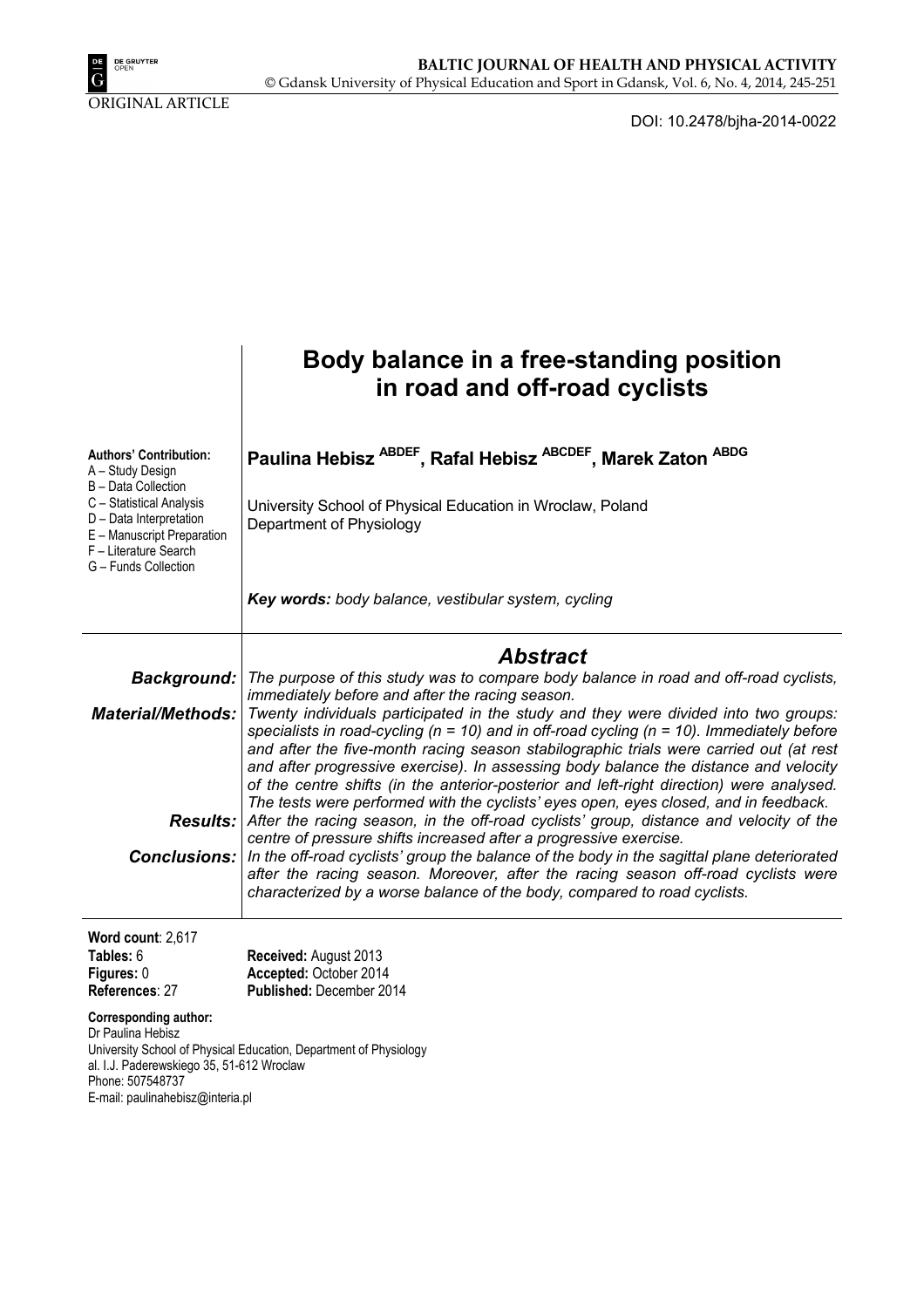#### **Introduction**

The efficiency of movement in sport may depend, among others, on the ability to maintain balance in static and dynamic conditions [1]. Body posture is the position of the body's segments in relation to the forces of gravity [2]. Sport disciplines that require one to maintain balance in static (shooting) and dynamic (soccer, gymnastics) conditions are characterized by a small pathway and amplitude of the centre of pressure movement, especially in the sagittal plane [1]. Due to the potential impact of the body balance on sports performance, some authors proposed specific training that would improve body balance [1, 3]. As a result of exercise, an increase in muscle strength of the lower limbs helps to improve posture stabilization [4, 5]. Regular exercise is also considered as a factor compensating for balance disorders [6].

Body balance is disrupted by effort [7]. The greatest changes are observed in running, mainly due to a disruption in the integration of visual and vestibular reception [8, 9]. Researchers have observed a smaller range of imbalances in other types of isokinetic movement, such as cycling [9] or concentric and eccentric exercise on a dynamometer [10]. This effect is attributed to impaired proprioreception in terms of local fatigue of muscles serving the hip, knee and ankle joints [8, 10]. Erkmen et al. [11] showed that impaired balance control might be exacerbated by the lack of adequate hydration during exercise. Likewise, the intensity of work, and so  $-$  perhaps  $$ a mechanism of local fatigue, affects the magnitude of these changes. The results of Mello et al. [12] suggest that the rocking of the body is more reduced after a long-term effort than after a maximum continuous progressive test. Regardless of the reasons, effective postural control returns to the resting state within a few quarters of an hour [8].

The results of Bressel et al. [13] and Matsuda et al. [14] demonstrated that specialisation in different sport affects the static and dynamic balance of the body. Therefore, specific training in road and off-road cycling may influence differences in the body balance. During road cycling stimulation of the vestibular system is particularly associated with the reception of motion, acceleration and braking [6]. Similarly, in off-road cycling vibrations and vertical movements appear due to the nature of the ground one rides on.

The aim of this study was to compare stabilographic changes in two specific cycling groups (road and off-road) immediately before and after racing season. We have assumed that all cyclists, after the racing season, would improve their static body balance in a free-standing position. We are expecting a greater scope of changes in the off-road cycling group on account of more stimuli having an impact on the vestibular system during mountain biking.

### **Material and Methods**

#### *Participants*

Two groups of 10 cyclists each took part in the study: road (RC, n = 10) and off-road (ORC, n = 10). They were members of the Polish National Team, participants and medallists in European and World Championships. Prior to the study the groups did not significantly differ as regards body composition and aerobic efficiency (Table 1).

| Group                          | Age  | High [cm] | Weight [kg] | VO <sub>2max</sub><br>kg 1 min 1<br>lml | W [kJ] |
|--------------------------------|------|-----------|-------------|-----------------------------------------|--------|
| RC                             | 24.4 | 176.2     | 68.2        | 60.85                                   | 274.8  |
| <b>SD</b>                      | 3.4  | 15.3      | 6.8         | 9.56                                    | 76.8   |
| ORC<br>$\overline{\mathbf{X}}$ | 23.2 | 172.1     | 66.8        | 64.6                                    | 266.8  |
| SD                             | 4. . | 8.5       | 3.6         | 9.02                                    | 72.7   |

Table 1 Selected parameters characterising the RC and ORC groups before the experiment.

 $VO_{2max}$ , maximal oxygen uptake in the progressive test; W, total work in the progressive test; SD, standard deviation;  $\bar{\mathbf{X}}$  arithmetic mean; RC, road cyclists; ORC, off-road cyclists.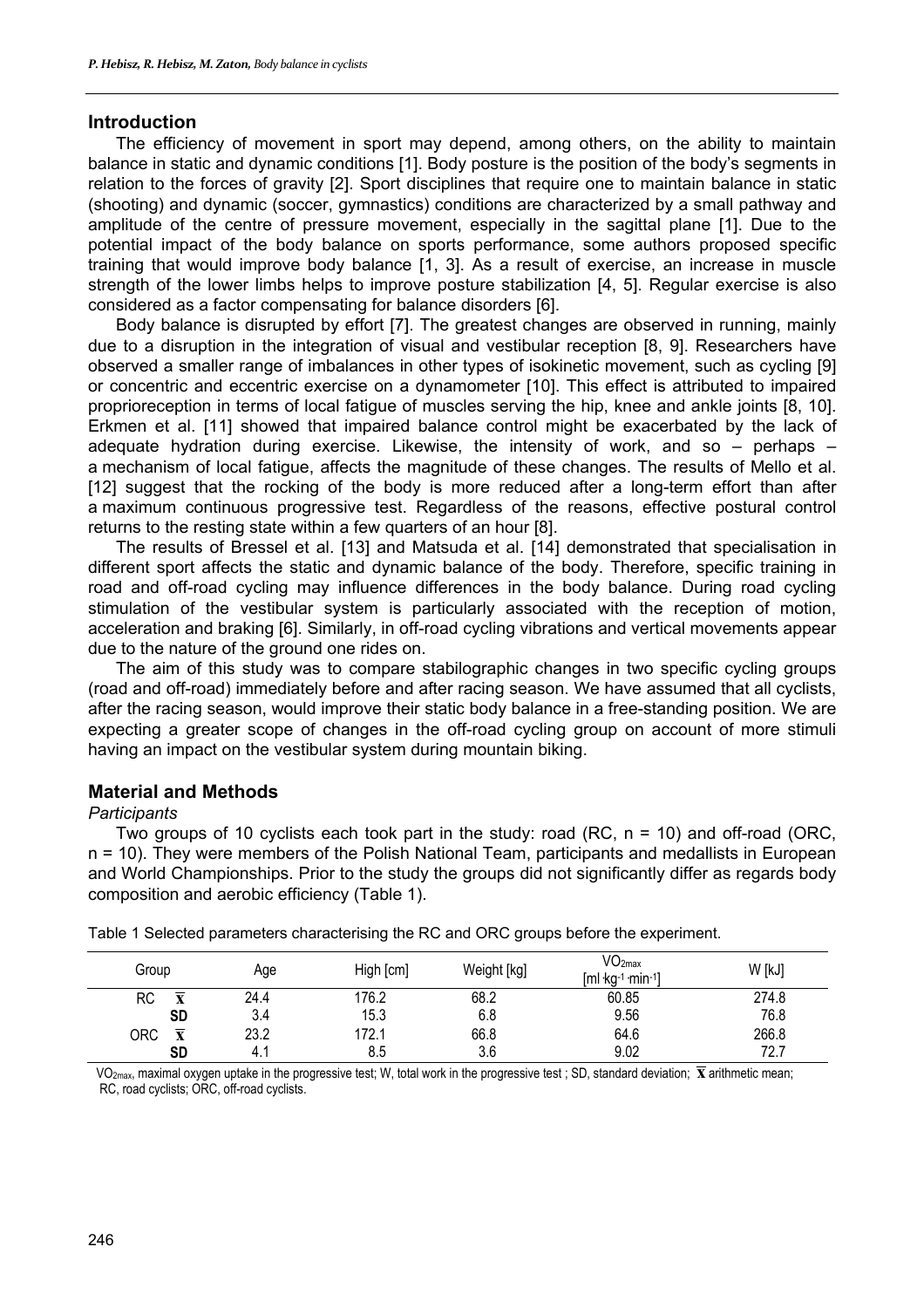The study was approved by the Ethics Committee of University School of Physical Education in Wroclaw and was carried out in accordance with the Declaration of Helsinki. Athletes gave their written informed consent before participating.

The racing season that was considered in the study lasted five months, from April until August. During the racing season RC participated in 15-21 races (at least two were multistage); ORC competed in a cross-country Olympic race format (17-21 races) and cross-country marathon (5-8 races). The total duration of the races in the racing season: 102.1 h ( $\pm$  34.2) for RC and 55.1 h (± 18.5) for ORC was calculated for each athlete as the sum of the rivalry in all races of the season and presented as the mean value for groups RC and ORC. (After each race, there is a classification showing each participant's place and the achieved time).

*Procedures.* Each of the participants underwent two physiological tests immediately before and after the racing season (lasting five months). The first test was performed at an individually (for each cyclist) chosen time, 10-14 days before the first race of the season. The second test was performed 8-10 days after the last race of the season. The study was conducted at the Laboratory of Exercise Research at the University School of Physical Education in Wroclaw (Certificate PN – EN ISO 9001:2001).

Participants performed:

- a progressive cycloergometer test,
- a stabilographic test (immediately before and after the progressive test).

*The progressive test*. The test was conducted on an Excalibur Sport cycloergometer (Lode BV, Holland, Groningen) calibrated, prior to testing, via a computer programme supplied by the manufacturer. The test began with a load of 50 W. The load was increased by 50 W every 3 minutes and the effort continued to exhaustion. The cycloergometer was controlled by a computer that recorded real power, work time, and the frequency of rotations. On this basis the total work done during the test was calculated.

A Breath by Breath Register – oxygen uptake (VO2) and carbon dioxide excretion (VCO<sub>2</sub>) – began 3 minutes before the exercise and ended 5 minutes after its completion. The participants breathed through a mask, while the breathed air was analysed by the Quark telemetry measurement system (Cosmed, Italy, Milan). The apparatus was calibrated to atmospheric air and gas mixture composition of:  $CO<sub>2</sub> - 5$ %,  $O<sub>2</sub> - 16$ % and N<sub>2</sub> – 79%. In the analysis of respiratory parameters  $(VO_2, VCO_2)$  results averaged at intervals of 30 seconds were employed.

*Stabilographic test*. The study was performed using a dynamometric platform (Olton, Poland) that recorded the value of ground reaction forces. Participants stood on a platform (without shoes), on both feet, in a free-standing position with upper limbs along the trunk.

The stabilographic test was performed immediately before (BE) and after (AE) the progressive test. During the stabilographic test the centre of pressure (COP) movement was measured and recorded at a frequency of 100 Hz by a measurement platform. This test consisted of three parts: 1) with eyes open (EO), 2) with eyes closed (EC) and 3) with feedback (FB) where the subjects followed the direction of COP movement relative to the optimum vertical posture on a computer screen. Each part lasted 32 seconds, the rest between parts lasted 60 seconds. The stabilographic results achieved before or after the progressive test were compared separately.

The computer programme recorded the following: distance [mm] of COP shifts in the anteriorposterior direction (DAP) and the left-right direction (DLR), the average velocity  $[m \cdot s^{-1}]$  of COP shifts in the anterior-posterior direction (VAP) and the left-right direction (VLR) with reference to the optimal vertical posture, and the surface area  $\text{[mm}^2\text{]}$  of COP shifts (VCOP).

*Statistical analysis.* A STATISTICA 9 programme was used to develop statistical data. The arithmetic mean and standard deviation were calculated. The ANOVA variant analysis was used for repeated measurements and the post hoc Duncan test to identify significant differences between groups and before vs. after the racing season. A level of statistically significant P < 0.05 was adopted.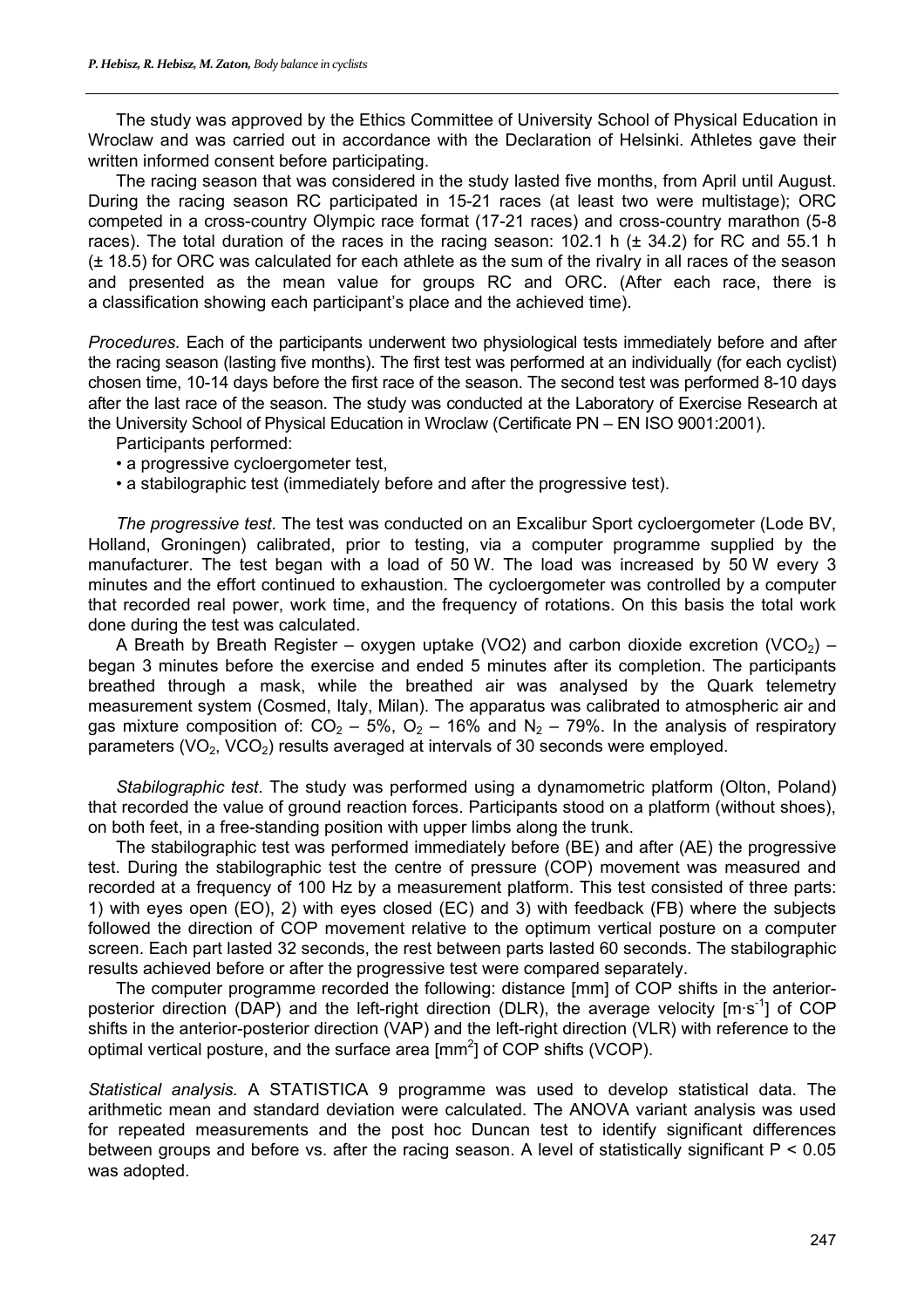## **Results**

After the racing season the results of the stabilographic test, in rest conditions, showed a significant increase in the surface area of the centre of pressure shifts (VCOP) with eyes closed in the off-road cyclists group. In the group of road cyclists the above parameter was significantly lower compared to off-road cyclists, after the racing season (Table 2).

In the ORC group after the racing season, a significant increase in the velocity and the distance of COP shifts in the sagittal plane after exercise with eyes closed were observed (Table 3-4). In the road cyclists' group, compared to the off-road cyclists, after the racing season a lower velocity of COP shifts in the sagittal plane (in the stabilographic test performed at rest with feedback) and a lower distance of COP shifts in the sagittal plane (in the stabilographic test performed at rest with eyes closed and feedback and after exercise with eyes closed) were observed (Table 3-4). No significant changes in the velocity and distance of COP shifts along the transverse axis (left-right direction) were observed (Table 5-6).

The standard deviation assumes particularly high values in the results in Table 2. This was due to several times larger amplitude changes of one cyclist. When the changes were statistically significant, the direction of change in all cyclists was the same.

| Parameter                  |       |           | <b>ORC</b> |           | RC    |           |        |          |
|----------------------------|-------|-----------|------------|-----------|-------|-----------|--------|----------|
|                            |       | trial     |            | trial II  |       | trial I   |        | trial II |
|                            |       | <b>SD</b> |            | <b>SD</b> | X     | <b>SD</b> |        | SD       |
| $EO-BE$ [mm <sup>2</sup> ] | 165.3 | 61.9      | 201.4      | 122.6     | 170.6 | 81.6      | 160.7  | 102.3    |
| $EC-BE$ [mm <sup>2</sup> ] | 296.3 | 172.2     | 450.1*     | 345.8     | 242.2 | 135.3     | 174.7† | 71.2     |
| $FB-BE$ [mm <sup>2</sup> ] | 154   | 60.5      | 164        | 47.3      | 184.3 | 86.3      | 145    | 61.1     |
| $EO-AE$ [mm <sup>2</sup> ] | 237.6 | 92.8      | 449.6      | 402.7     | 284   | 142.2     | 295.8  | 193.3    |
| EC-AE $\text{[mm2]}$       | 369   | 192.4     | 607.4      | 409.2     | 348.9 | 245.9     | 322.2  | 336.3    |
| FB-AE [mm <sup>2</sup> ]   | 219.3 | 89.5      | 664.4      | 1204      | 221.7 | 139.5     | 206.6  | 138.1    |

Table 2. Surface area  $\text{[mm}^2\text{]}$  of COP shifts

Legend Tables 2-6: Trial I, before the competition period; trial II, after the competition period; EO, eyes open; EC, eyes closed; FB, feedback; BE, before exercise (progressive test); AE, after exercise (progressive test); ORC, off-road cyclists; RC, road cyclists; **x** arithmetic mean; SD, standard deviation; \*P < 0.05, significant difference between before vs. after**;** †P < 0.05 significant difference between ORC vs. RC.

| Parameter                |         | RC   |         |      |       |           |          |           |
|--------------------------|---------|------|---------|------|-------|-----------|----------|-----------|
|                          | trial I |      | trial I |      | trial |           | trial II |           |
|                          | x       | SD   |         | SD   | x     | <b>SD</b> | л        | <b>SD</b> |
| EO-BE $[m s^{-1}]$       | 4.25    | 0.71 | 4.5     | 0.93 | 3.89  | 1.62      | 3.67     | 1.22      |
| EO-AE [m s-1]            | 5.25    | 1.16 | 7.37    | 4.1  | 5.89  | 2.26      | 5.11     | 1.27      |
| EC-BE $[m s-1]$          | 6.75    | 2.43 | 7.87    | 2.8  | 5.56  | 2.19      | 4.89     | 1.45      |
| EC-AE $[m \cdot s^{-1}]$ |         | 2.56 | $9.12*$ | 4.19 | 6.56  | 2.24      | 6.33     | 2.6       |
| FB-BE [m ·s-1]           | 5.37    | 1.19 |         | 1.31 | 4.78  | 1.79      | 4.561    | 0.73      |
| $FB-AE$ [m $s-1$ ]       | 6.37    | 1.92 | 8.37    | 5.42 | 6.44  | 3.09      | 6.56     | 2.13      |

Table 3. Average velocity  $[m \cdot s^{-1}]$  of COP shifts in the anterior-posterior direction

| Parameter  |       | <b>ORC</b> |         | RC    |       |           |          |      |
|------------|-------|------------|---------|-------|-------|-----------|----------|------|
|            | trial |            | trial I |       | trial |           | trial II |      |
|            |       | SD         |         | SD    |       | <b>SD</b> |          | SD   |
| EO-BE [mm] | 142.5 | 22         | 143.6   | 29.3  | 124.8 | 48.8      | 115.8    | 35   |
| EO-AE [mm] | 173   | 36.6       | 235.1   | 129.9 | 185.2 | 72.5      | 159.9    | 36.8 |
| EC-BE [mm] | 217.2 | 72.9       | 252.5   | 88.4  | 177.7 | 65        | 156.2†   | 45.3 |
| EC-AE [mm] | 231.6 | 82.8       | 297.5*  | 132.2 | 209.6 | 72.3      | 202.61   | 81.9 |
| FB-BE [mm] | 170.7 | 39.1       | 192.5   | 46.1  | 155   | 59        | 143.4†   | 21.5 |
| FB-AE [mm] | 207.6 | 60.5       | 272.5   | 166.9 | 209.4 | 95.6      | 204.6    | 66.9 |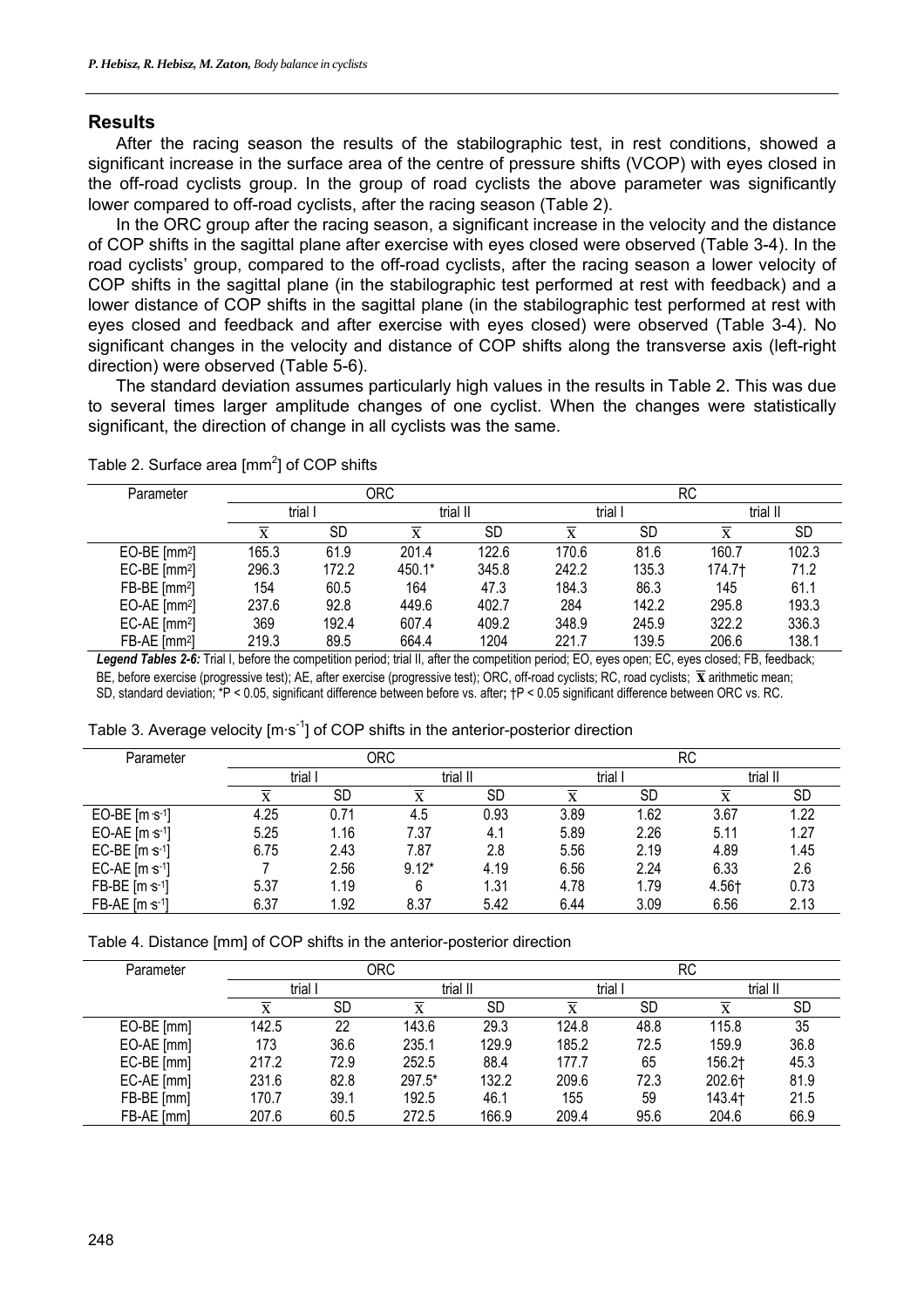| Parameter  |       |           | ORC      |           | <b>RC</b> |           |          |      |
|------------|-------|-----------|----------|-----------|-----------|-----------|----------|------|
|            | trial |           | trial II |           | trial I   |           | trial II |      |
|            |       | <b>SD</b> |          | <b>SD</b> |           | <b>SD</b> |          | SD   |
| EO-BE [mm] | 119.4 | 39.8      | 111.9    | 40.3      | 97.6      | 17.1      | 96.7     | 22   |
| EO-AE [mm] | 129.6 | 36.8      | 189.9    | 186.6     | 125.7     | 36.7      | 129.2    | 40.6 |
| EC-BE [mm] | 155.1 | 73.4      | 151.4    | 62.2      | 128.2     | 45.2      | 123.6    | 39.5 |
| EC-AE [mm] | 151   | 53.9      | 186.4    | 128.7     | 139.3     | 41.1      | 139.1    | 56.7 |
| FB-BE [mm] | 131.1 | 30.3      | 113.9    | 42.6      | 115       | 30.1      | 108.8    | 23.4 |
| FB-AE [mm] | 146.7 | 53.3      | 223      | 289.3     | 135.3     | 74.4      | 141.2    | 44.2 |

Table 5. Distance [mm] of COP shifts in the left-right direction

Table 6. Average velocity  $[m \cdot s^{-1}]$  of COP shifts in the left-right direction

| Parameter       |       |      | <b>ORC</b> |           | <b>RC</b> |           |      |          |  |
|-----------------|-------|------|------------|-----------|-----------|-----------|------|----------|--|
|                 | trial |      | trial II   |           |           | trial     |      | trial II |  |
|                 |       | SD   |            | <b>SD</b> |           | <b>SD</b> |      | SD       |  |
| EO-BE $[m s-1]$ | 3.75  | .28  | 3.62       | 1.41      | 3.11      | 0.6       |      |          |  |
| EO-AE $[m s-1]$ | 4.12  | 1.13 | 5.87       | 5.79      | 3.89      | 1.05      | 4.11 | 1.27     |  |
| EC-BE $[m s-1]$ | 5     | 2.39 | 4.75       | 1.12      | 4         | 1.32      | 3.89 | 1.27     |  |
| EC-AE $[m s-1]$ | 4.75  | 1.67 | 5.75       | 3.99      | 4.33      | 1.32      | 4.44 | 1.81     |  |
| FB-BE [m s-1]   |       | 1.07 | 3.62       | 1.3       | 3.66      |           | 3.33 | 0.71     |  |
| FB-AE [m ·s-1]  | 4.62  | . 77 | 6.75       | 9.1       |           | 2.24      | 4.67 | 1.41     |  |

## **Discussion**

Changes in the surface area of COP shifts indicate a reduction in the ability to maintain a stable posture only by off-road cyclists after the racing season. Similarly, Lion et al. [15] demonstrated, in comparative studies, that off-road cyclists are characterized by lower levels of balance while standing with eyes open and in disturbed somatosensory information conditions than road cyclists. To identify the mechanism of changes among ORC, movement analysis was performed to measure the centre of pressure in the sagittal and frontal planes. The obtained data shows that the change of mechanisms to maintain balance in the ORC group was in the anteriorposterior direction, in the trials after exercise, and at rest with eyes closed.

In the group of off-road cyclists, increased velocity and distance of COP shifts in anteriorposterior direction were observed after exercise. Several authors demonstrated a temporary deterioration of body balance during exercise involving vertical movements. It results from a modified stimulation of the visual receptors and the vestibular system, for example while running [8, 9, 10]. Such movements also occur during off-road cycling in rugged terrain. When cycling, a cyclist absorbs vibrations through limb and trunk work. Frequent overlapping of these stimuli may well provoke long-lasting modifications of the vestibular and somatosensory system reception or an adaptation of the vestibular center within the central nervous system. A greater distance and movement velocity may make it easier to cycle over rugged terrain. The absence of feedback modification shows that the visual apparatus may compensate for the modification of the vestibular and somatosensory system reception.

In tests carried out after the racing season body balance deteriorated in the ORC group following exercise with eyes closed. According to several authors, fatigue provokes temporary balance disruption [12, 16], when receptor activity – muscle spindles and Golgi-Mazzoni corpuscles – is reduced [8, 16, 17, 18, 19]. Mountain cycling may in fact involve exertion fatigue processes different from those occurring in road cycling. The intensity, volume and the nature of movement induce other mechanisms reducing work capacity, which influences the extent and duration of body balance modifications [8, 12, 16]. Mountain cycling involves shorter and more intensive exercise than road cycling. In addition, struggling for the best position right after the race begins and cycling over sharp ascents engages predominantly anaerobic metabolism [20, 21]. Research by Weber and Schneider [22] has demonstrated that intensive interval training provokes an increase in the maximum oxygen deficit. Having said that, during the progressive test the ORC subjects may have relied more on anaerobic metabolism. Animal tests have shown that lactate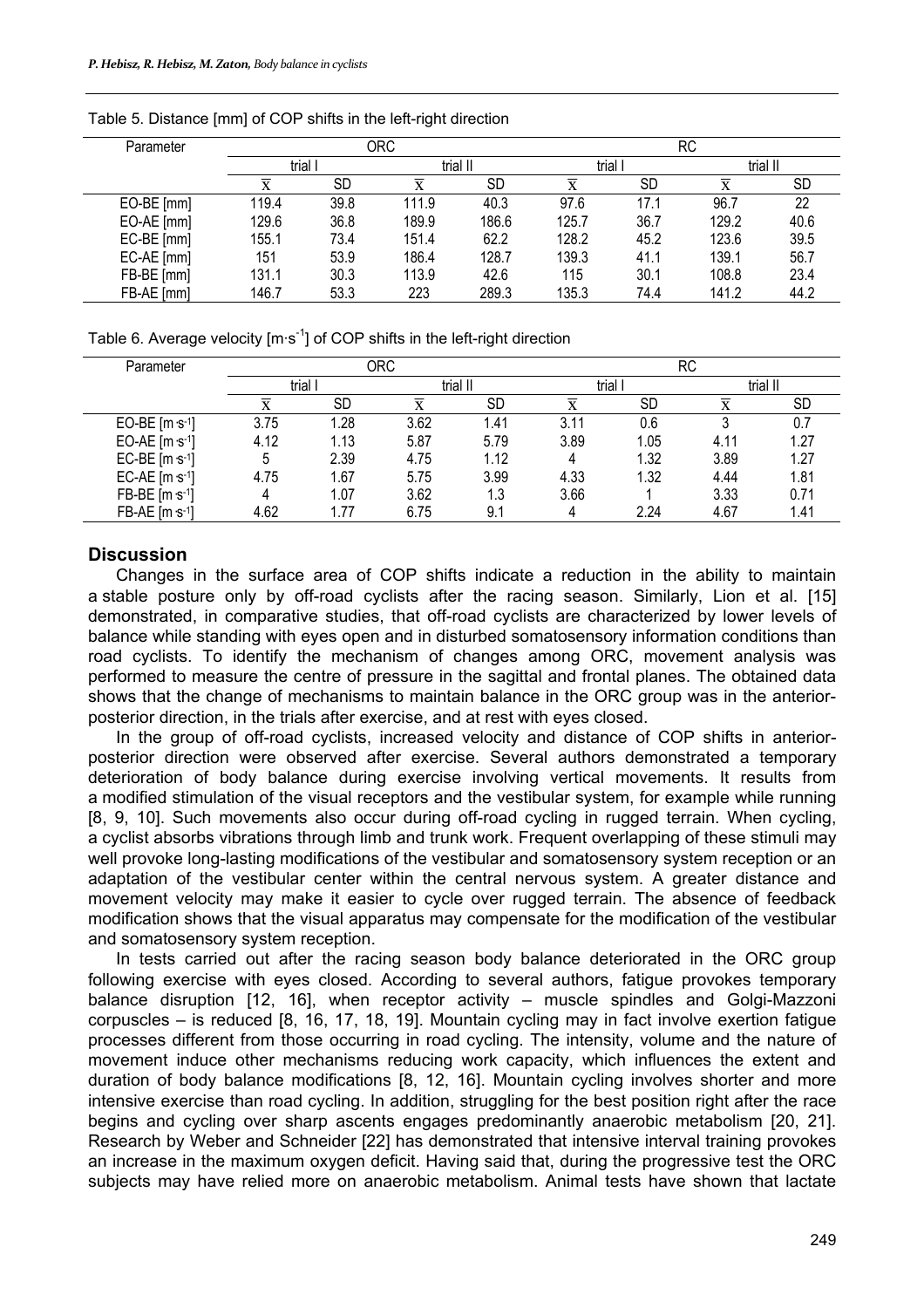acidosis reduces the receptivity of type III and IV nerve endings [23]. On the other hand, however, Surenkok et al. [24, 25] have not found any correlation between lactate blood concentration and body balance. In addition, our previous research did not evidence any difference in acid-base blood balance between mountain and road cyclists before and after the racing season [26]. However, as a result of intensive training, highly efficient athletes may expand their muscle-buffer capacity as well as the processes of gluconeogenesis and lactate oxygenase [27]. The acid-base blood balance does not fully reflect the muscle environment. Therefore, modifications of post-effort body balance in the ORC subjects may result from a greater disruption of the acid-base balance. The absence of post-effort feedback modifications in ORC group shows that the visual apparatus compensates for the modifications of vestibular and sematosensory reception.

## **Conclusions**

In the off-road cyclists group the balance of the body in the sagittal plane deteriorated after the racing season. Greater velocity and the displacement range of the sagittal center of pressure make it easier for a mountain cyclist to cycle over rugged terrain while managing to maintain body balance. Moreover, after the racing season off-road cyclists were characterized by a worse balance of the body, compared to road cyclists. The character of the efforts performed during the racing season by road cyclists did not affect the stabliographic changes.

## **References**

- 1. Hrysomallis C. Balance ability and athletic performance. Sports Med. 2011;41:221-232.
- 2. Winter DA. Human balance and posture control during standing and walking. Gait Posture. 1995;3:193-214.
- 3. Yaggie JA, Campbell BM. Effects of balance training on selected skills. J Strength Cond Res. 2006;20:422-428.
- 4. Kuczynski M, Rektor Z, Borzucka D. Postural control in quiet stance in the second league male volleyball players. Hum Mov. 2009;10:12-15.
- 5. Orr R, Raymond J, Singh MF. Efficacy of progressive resistance training on balance performance in older adults. A systematic review of randomized controlled trials. Sports Med. 2008;38:317-343.
- 6. Abatzides GJ, Kitsios A. The role of rehabilitation in the treatment of balance disorders. J Back Musculoskelet Rehabil. 1999;12:101-112.
- 7. Samolyk A, Wiazek W, Dolinski M, Jethon Z. Assessment of body position stability after executing submaximal physical effort during a 10-metre dive. Polski Przeglad Medycyny Lotniczej. 2009;15:17-26. Polish.
- 8. Guidetti L, Franciosi E, Gallotta MC, Emerenziani GP, Baldari C. Postural control after a prolonged treadmill run at individual ventilatory and anaerobic threshold. Journal of Sports Science and Medicine. 2011;10:515-519.
- 9. Lepers R, Bigard AX, Diard JP, Gouteyron JF, Guezennec CY. Posture control after prolonged exercise. Eur J Appl Physiol Occup Physiol. 1997;76:55-61.
- 10. Dickin DC, Doan JB. Postural stability in altered and unaltered sensory environments following fatiguing exercise of lower extremity joints. Scand J Med Sci Sports. 2008;18:765-772.
- 11. Erkmen N, Taskin H, Kaplan T, Sanioglu A. Balance performance and recovery after exercise with water intake, sport drink intake and no fluid. J Exerc Sci and Fit. 2010;8:105-112.
- 12. Mello RG, de Oliveira LF, Nadal J. Effects of maximal oxygen uptake test and prolonged cycle ergometer exercise on the quiet standing control. Gait Posture. 2010;32:220-225.
- 13. Bressel E, Yonker JC, Kras J, Heath EM. Comparison of static and dynamic balance in female collegiate soccer, basketball and gymnastics athletes. J Athl Train. 2007;42:42-46.
- 14. Matsuda S, Demura S, Uchiyama M. Centre of pressure sway characteristics during static one-legged stance of athletes from different sports. J Sports Sci. 2008;26:775-779.
- 15. Lion A, Gauchard GC, Deviterne D, Perrin PP. Differentiated influence of off-road and on-road cycling practice on balance control and the related-neurosensory organization. J Electromyogr Kinesiol. 2009;19:623-630.
- 16. Yaggie JA, McGregor SJ. Effects of isokinetic ankle fatigue on the maintenance of balance and postural limits? Arch Phys Med Rehabil. 2002;83:224-228.
- 17. Hiemstra LA, Lo IK, Fowler PJ. Effect of fatigue on knee proprioception: implications for dynamic stabilization. J Orthop Sports Phys Ther. 2001;31(10):598-605.
- 18. Lattanzio PJ, Petrella RJ, Sproule JR, Fowler PJ. Effects of fatigue on knee proprioception. Clin J Sport Med. 1997;7:22-27.